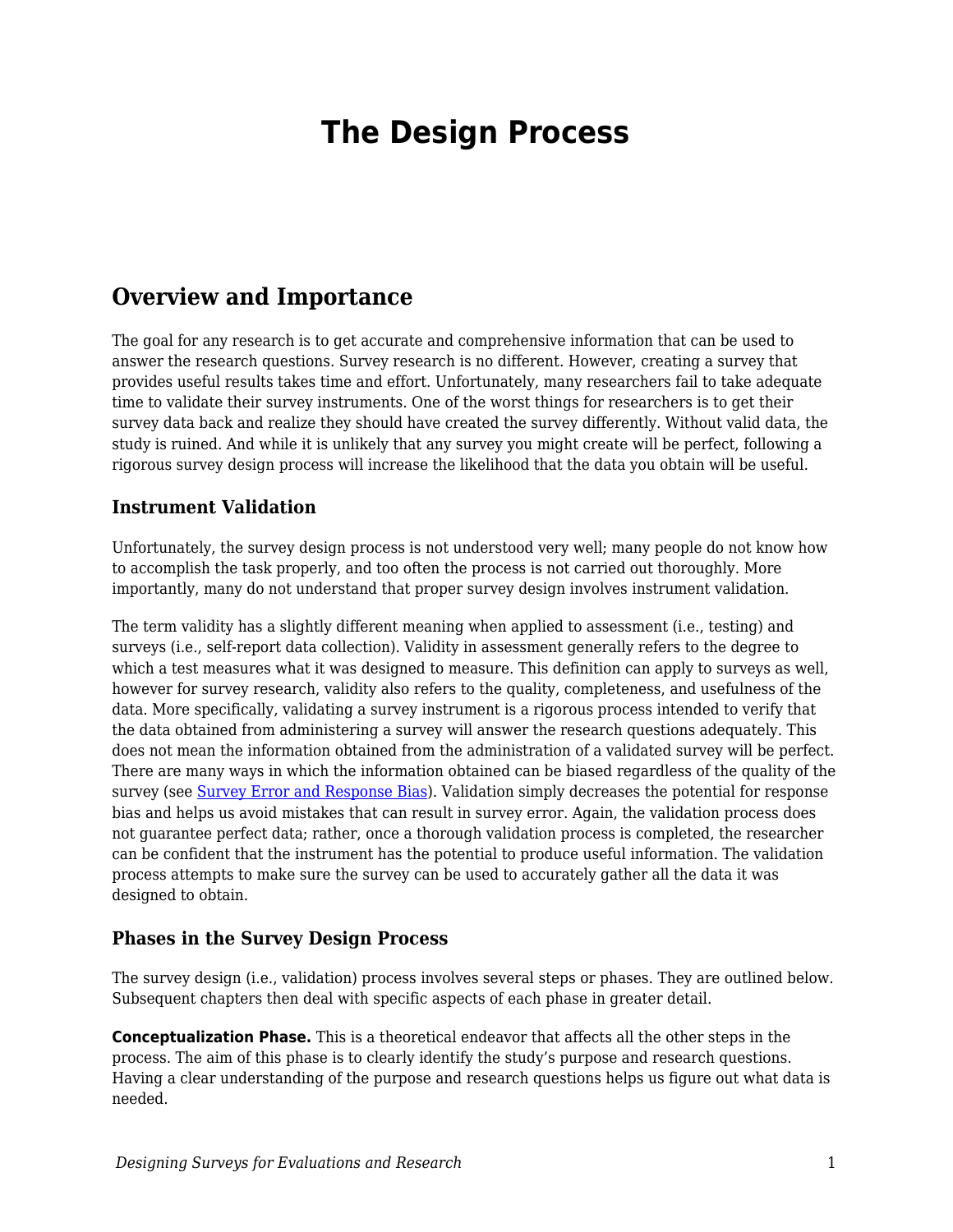**Administration Planning.** Although implementation is not technically a part of the design process, this phase involves planning the survey administration to ensure adequate sampling and sufficient response rates. Understanding how the survey will be administered will also affect item creation.

**Data Analysis and Report Planning.** This is a planning step that will guide how data is collected. Understanding how the data will be analyzed and reported improves the likelihood that you get all the data you need and that the information obtained will be adequate for the statistical analysis needed to answer the research questions.

**Item Creation and Response Scale Design.** This phase involves development. Both survey items and response scales are created. The goal is to make items that will produce the information required.

**Refinement and Pilot Testing.** The objective of this phase is to make sure mistakes have not been made before administering the final survey. Based on the results, changes to specific items can be made. Depending on the results, several iterations of the phase may be needed.

#### **Chapter Summary**

- There are no perfect survey instruments, but the likelihood that a survey will not be flawed is increased if a rigorous design process is followed.
- A proper survey design process will include instrument validation.
- Survey validation involves several steps or phases intended to verify that the data obtained from administering a survey will answer the research questions adequately.
- The validation process does not guarantee perfect data. However, once a thorough validation process is completed, the researcher can be confident that the instrument has the potential to produce useful information.
- The design phases include conceptualizing the purpose and establishing research questions. It also requires planning the administration, data analysis, and reporting. Instrument creation should also include a refinement and testing cycle.

### **Discussion Questions**

- 1. How does failing to complete each of the steps in the validation process affect the results of a survey?
- 2. Pick one of the validation steps and explain how skipping or not completing the step may affect the quality of the survey.

## **Section Contents**